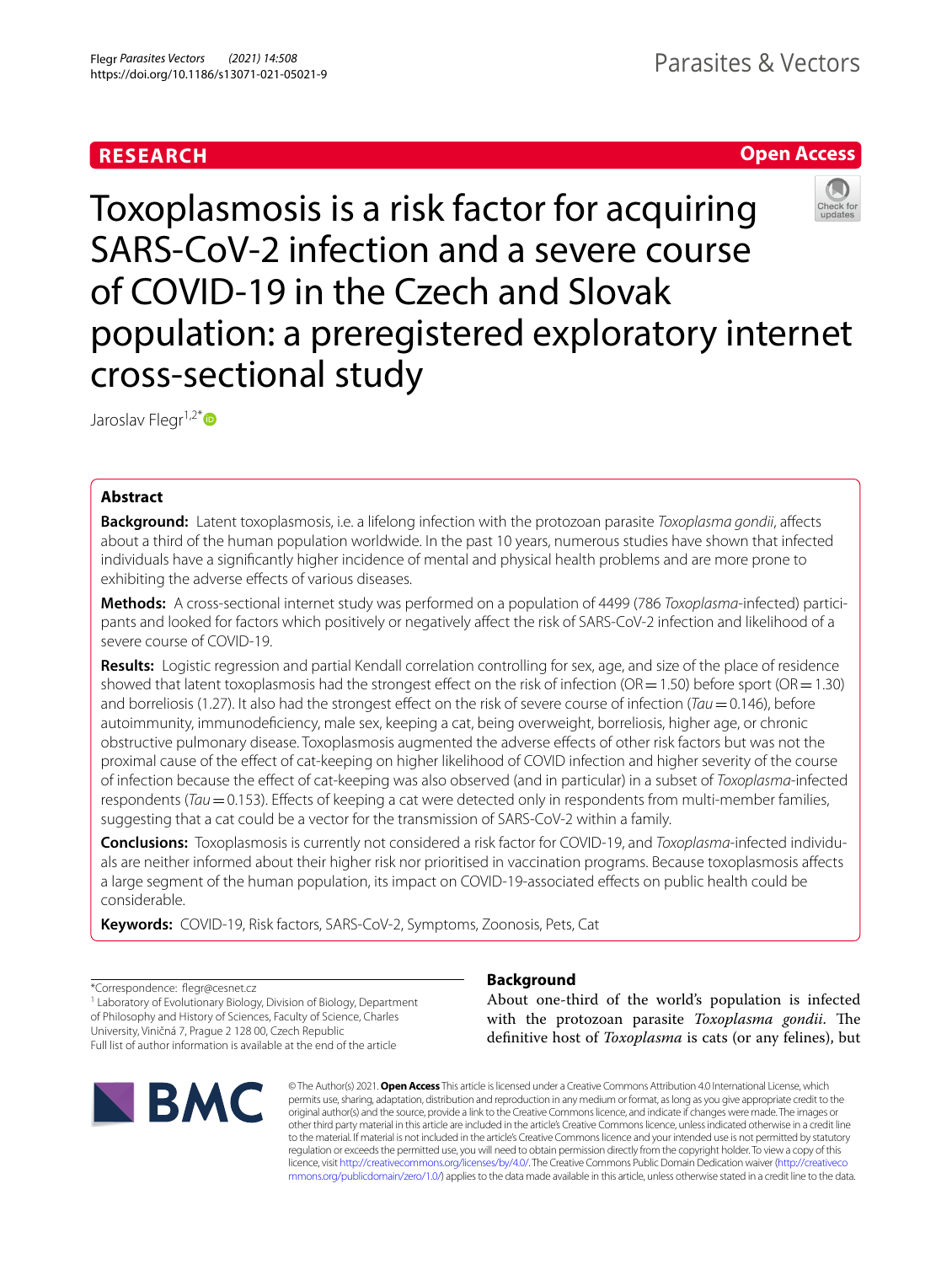its intermediate host can be any warm-blooded animal, including humans. In immunocompetent human hosts, a short phase of acute toxoplasmosis spontaneously resolves into a latent phase. It is widely believed that during this phase, bradyzoites, the slowly reproducing stage of *Toxoplasma*, survive in tissue cysts localised mainly in immune-privileged organs and tissues for the duration of the host's life, waiting for the host to be eaten by a cat [\[1](#page-9-0)]. The bradyzoites in cysts, however, can be reactivated into rapidly dividing tachyzoites in immunocompromised individuals, for example in AIDS patients or persons after transplantation or anticancer treatment  $[2]$ . This can result in the formation of brain lesions and, if untreated, lead to fatal toxoplasmic encephalitis [[3\]](#page-9-2).

Latent toxoplasmosis has long been considered asymptomatic in immunocompetent individuals, which is why no effort has been invested in finding a drug that would kill the bradyzoites in cysts and treat latent toxoplasmosis. This attitude is now slowly changing  $[4]$  $[4]$ . For example, ocular toxoplasmosis, an important cause of infectious uveitis, was believed to be associated with the relatively rare congenital toxoplasmosis [\[5\]](#page-9-4), but current data strongly suggest that it is a relatively common efect of postnatally acquired toxoplasmosis, the most common form of toxoplasmosis. It is estimated that in Europe and the USA, about 2% of individuals with 'latent' toxoplasmosis have scars or active lesions on the retina [[6–](#page-9-5)[8\]](#page-9-6). Even more serious is the situation in South America, where there are more virulent strains of *Toxoplasma* and the highest diversity of *Toxoplasma* strains [\[9](#page-9-7)]. In this region, about 20% of *Toxoplasma*-seropositive individuals probably have ocular toxoplasmosis [\[10](#page-9-8)]. Moreover, ocular toxoplasmosis is not the only serious sequela of postnatal *Toxoplasma* infection. Latent *Toxoplasma* infection is often also associated with various infammatory diseases  $[11, 12]$  $[11, 12]$  $[11, 12]$  $[11, 12]$ , autoimmune diseases  $[13]$  $[13]$ , and even some types of cancer [[14,](#page-9-12) [15](#page-9-13)].

Over the past 20 years, numerous studies have shown that latent toxoplasmosis has important adverse efects on the mental and physical health of infected persons [[16–](#page-9-14)[18](#page-9-15)]. Over 100 studies have shown that latent toxoplasmosis strongly afects (according to meta-analytic studies, nearly triples) the risk of schizophrenia. Later, a similar and possibly even stronger efect of toxoplasmosis was described in relation to other mental health disorders, including obsessive–compulsive disorder, attentiondefcit/hyperactivity disorder, and autism [\[19,](#page-9-16) [20](#page-9-17)].

In the past decade, several studies have shown that latent toxoplasmosis afects both mental and physical health. The first evidence was merely indirect: researchers noticed that infected patients showed clear psychological symptoms of chronic stress, which explained most earlier observed diferences in the personality profle and behaviour of *Toxoplasma*-infected versus *Toxoplasma-free* individuals [[21](#page-9-18)]. These changes, which go in the opposite direction in men and women [[22](#page-9-19), [23](#page-9-20)] were at frst interpreted as products of the parasite's manipulative activity aimed at enhancing transmission from the intermediate host (usually a mouse) to the definitive host (a cat) by predation  $[24]$  $[24]$ . A large cross-sectional study performed in 333 infected participants and 1153 controls showed that *Toxoplasma*infected individuals reported higher rates of 77 of 134 listed disorders [[25\]](#page-9-22). Infected participants also scored signifcantly worse on 28 out of 29 health-related variables included in the study. Similar results were obtained in an ecological (correlational) study that was based on data from the World Health Organization (WHO) on the incidence of disease and disease burden in 88 WHO Member States  $[26]$  $[26]$ . The results showed that disabilityadjusted life years (DALYs) for 23 out of 128 diseases and disease categories correlated with the prevalence of latent toxoplasmosis in individual countries even after controlling for per capita gross domestic product (GDP), latitude, and humidity. In 29 European countries, diferences in the prevalence of toxoplasmosis were found to be responsible for 23% of total variability in disease burden in a model containing the three above-mentioned covariates. The strongest associations were observed with cardiovascular diseases, perinatal conditions, and congenital abnormalities (which probably reflects the effect of congenital, not latent, toxoplasmosis). Nevertheless, a strong positive association was also observed with flariasis, measles, and leukaemia. Such a broad range of observed associations suggests that the efects of latent toxoplasmosis are rather non-specifc. It has also been shown that toxoplasmosis makes individuals prone to various adverse factors, including fatigue, faster aging, and smoking [[27](#page-9-24)]. It is also known that *Toxoplasma* modifes the functioning of the host's immune system, especially by increasing the concentration of certain lymphokines (most notably IL-10) [[28–](#page-9-25)[31](#page-9-26)] and changing the counts of various immunocytes [[32](#page-9-27)].

The main aim of the present study was to explore whether latent toxoplasmosis has any efect on the risk of severe acute respiratory syndrome coronavirus 2 (SARS-CoV-2) infection and the course of coronavirus disease 2019 (COVID-19). For this purpose, the probability of being diagnosed with COVID-19, severity of the course of the disease, and the incidence of specifc symptoms of the disease were compared among 4499 participants in a large internet survey.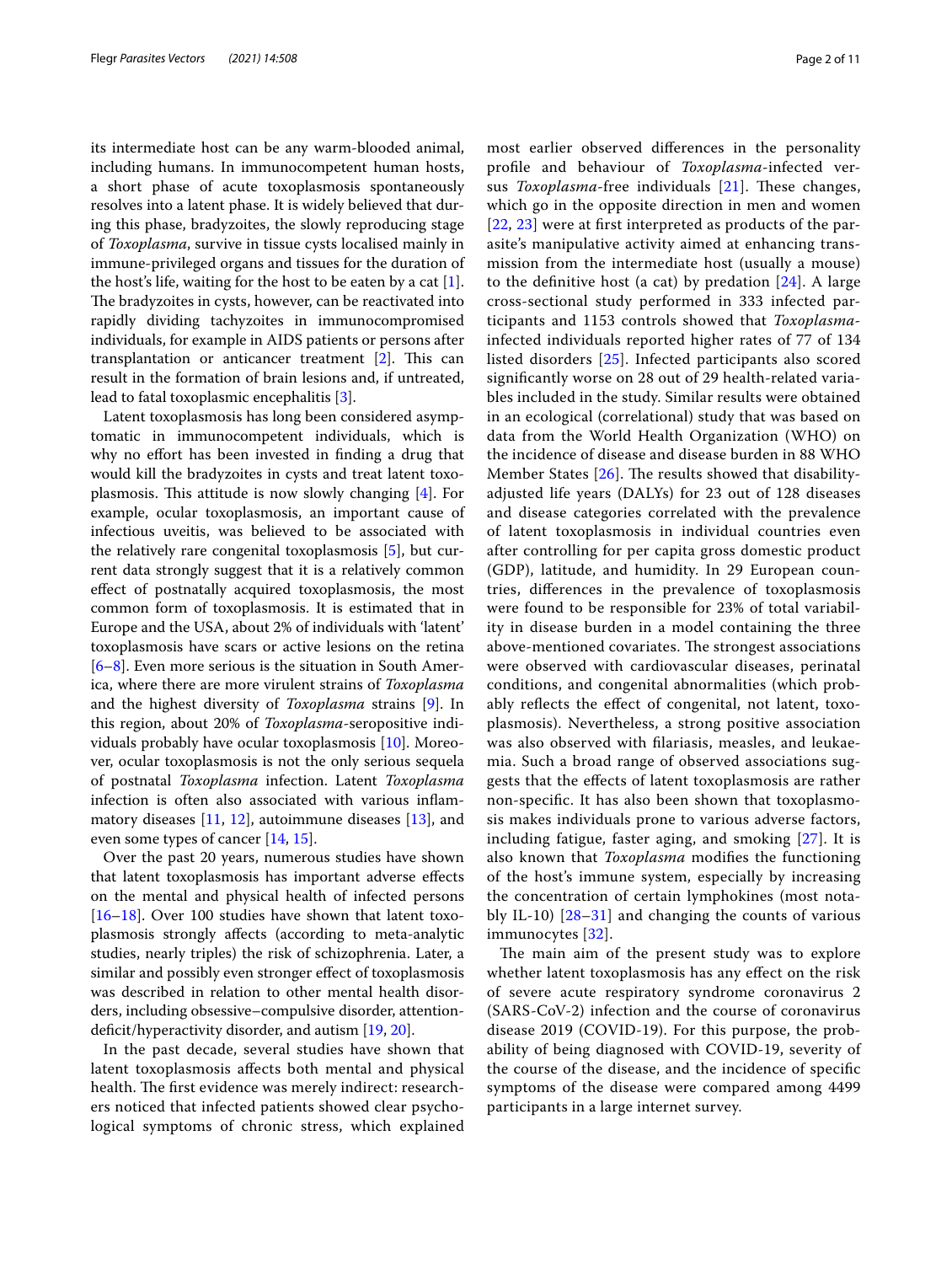# **Methods**

## **General set‑up**

Participants were recruited by a Facebook-based snowball method [\[33](#page-9-28)]. Calls for participation in the study were published about 15 times on the Facebook page of Labbunnies, a 23,000-member group of Czech and Slovak nationals willing to take part in evolutionary psychology studies and help with recruiting participants for such studies, as well as on the author's personal Facebook and Twitter accounts. The Qualtrics questionnaire that was used to gather data contained Facebook 'share' and 'like' buttons, so that participants could help recruit other participants by pressing these buttons. In total, the buttons were pressed 12,000 times between 17 October 2020 and 3 March 2021, and data from 52,000 respondents were obtained. The invitation and the informed consent form on the frst page of the questionnaire contained only the most general information about the aims of the study and contents of the questionnaire. The respondents were informed that the study was examining which factors afect the risk and course of COVID-19 infection and people's opinions about anti-epidemic measurements. Participants were also informed that their participation was voluntary, and that they could skip any questions they might fnd uncomfortable and terminate their cooperation at any point simply by closing the web page. Only those who consented to participate in the study by pressing the corresponding button were allowed to take the questionnaire. Respondents were not paid for their participation in the study, but after fnishing the 20-minute questionnaire, they received information about the results of related studies. The study was anonymous, but participants had the option of providing their email addresses for a future longitudinal study (about 42% did) or could ask for their data to be erased after completing the questionnaire (about 2% did). Data collection was performed in accordance with the relevant guidelines and regulations, and the project, including the method for obtaining informed consent from all participants in this anonymous study, was approved by the Institutional Review Board of the Faculty of Science, Charles University (Komise pro práci s lidmi a lidským materiálem Přírodovědecké Fakulty Univerzity Karlovy)-No. 2020/25. The study was preregistered at the Open Science Framework: [https://doi.org/10.17605/OSF.](https://doi.org/10.17605/OSF.IO/VWXJE) [IO/VWXJE](https://doi.org/10.17605/OSF.IO/VWXJE)

# **Questionnaire**

The Qualtrics survey consisted of three parts related to three diferent projects (risk and protective factors, opinions of the Czech public on the anti-epidemic measurements, and the efect of priming by studying graphs of COVID victims on opinions regarding anti-epidemic measures). In the present study, only responses to questions related to COVID-19 risks and protective factors were inspected and analysed. Respondents were asked about their sex, age, size of their place of residence (scale 1–5, 0: under 1000 inhabitants, 1: 1000–5000 inhabitants, 2: 5000–50,000 inhabitants, 3: 50,000–100,000 inhabitants, 4: 100,000–500,000 inhabitants, 5: over 500,000 inhabitants), and how many persons lived with them in the same household. Respondents indicated whether they had already contracted COVID-19 by choosing from five answers (1: 'No', 2: 'Yes, I was diagnosed with it', 3: 'Yes, but I was not diagnosed with it', 4: 'I am awaiting test results', 5: 'No, but I was in a quarantine'). For the purpose of the current study, answers 1 and 5 were coded as 0 (uninfected with COVID), answer 2 as 1 (COVID patients), and answers 3 and 4 as 'na' (data not available). The respondents were also asked whether they had ever been tested in a laboratory for toxoplasmosis and/or borreliosis and what their results were (1: 'I do not know, I am not sure', 2: 'No, I was tested and the result was negative', 3: 'Yes, I was tested and the result was positive'). For both toxoplasmosis and borreliosis, the questionnaire was preset to indicate the frst response, 'I do not know, I am not sure', as a default. Similarly, respondents were asked about their Rh status (positive/negative/'I do not know, I am not sure') and blood group (A/B/AB/O/'I do not know, I am not sure'). They were also asked to indicate which risks and protective factors applied to them (for a list of the corresponding binary variables, see col-umn 1 of Table [1\)](#page-3-0). Those who had been diagnosed with COVID-19 were also asked to rate the severity of the course of the disease on a fve-point scale (1: no symptoms, 2: like a mild fu, 3: like a severe fu, 4: I was hospitalised, 5: I was treated at an ICU [intensive care unit]). They also had to check which symptoms they experienced during the course of the COVID infection (for a list of the corresponding binary variables, see column 1 of Table [3\)](#page-6-0).

# **Statistical analyses**

Before embarking on any analyses, all participants who completed the questionnaire for the second or third time (they were asked about this at the end of the questionnaire for purposes of the planned longitudinal study), those who answered all or nearly all questions with the same code, and those who fnished the questionnaire in less than 6 minutes were fltered out. After this fltering, the set contained 29,345 records. Only participants who tested negative or positive for toxoplasmosis (4499 participants) were included in the present study.

Statistical analysis was performed with the Statistica v.10.0. (descriptive statistics, *t*-tests) and R v.3.3.1 [[34](#page-9-29)] (all other tests) packages. To compute the partial Kendall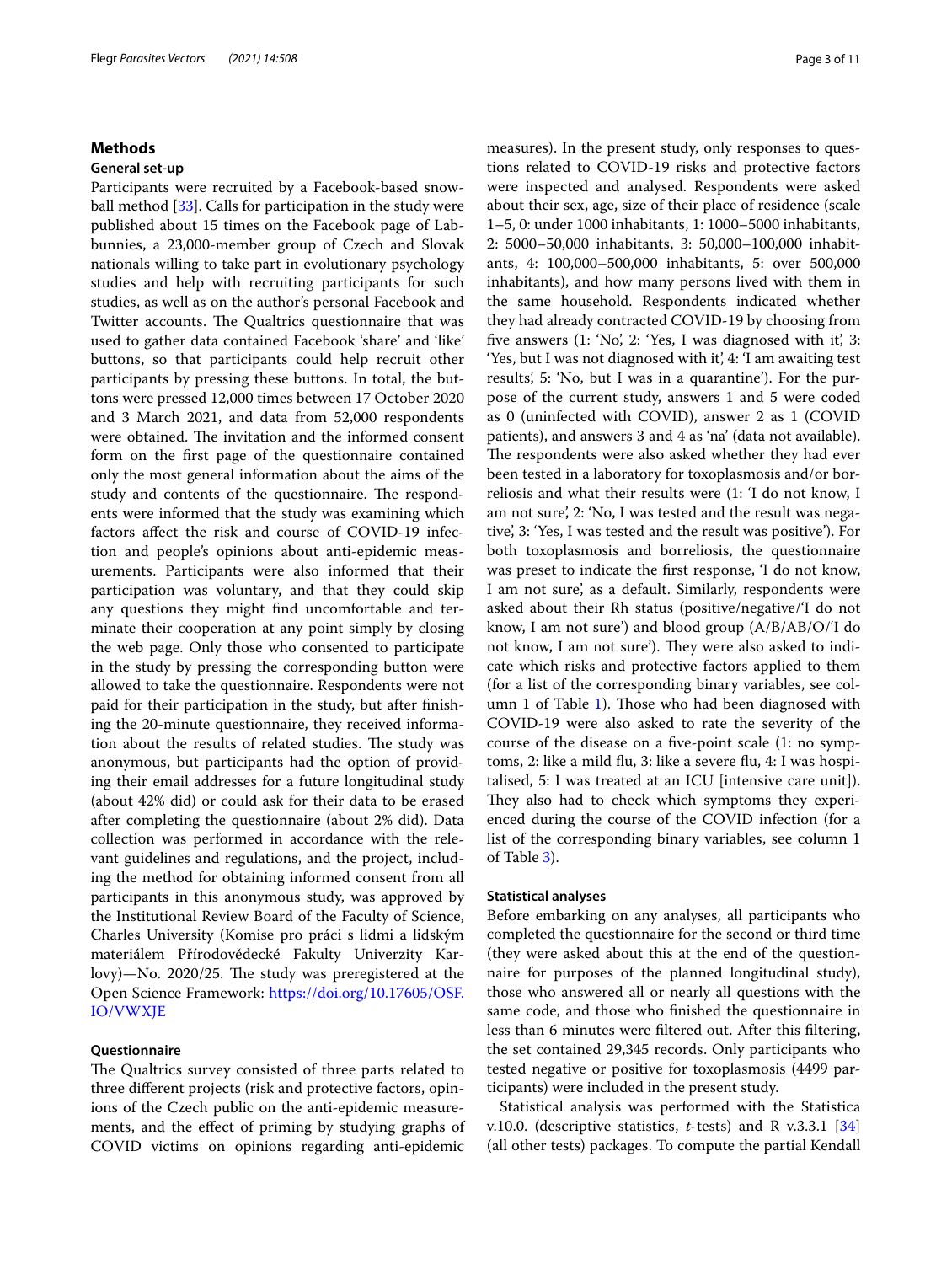<span id="page-3-0"></span>**Table 1** Incidence of risk and protective factors for COVID-19 in men and women

|                                       | Women    |      |            |      | Men            |      |                |      | OR   | $Cl_{95}$     | $\overline{P}$ |
|---------------------------------------|----------|------|------------|------|----------------|------|----------------|------|------|---------------|----------------|
|                                       | No COVID |      | COVID      |      | No COVID       |      | COVID          |      |      |               |                |
|                                       | $\cal N$ | $\%$ | ${\cal N}$ | $\%$ | $\overline{N}$ | $\%$ | ${\cal N}$     | $\%$ |      |               |                |
| Toxoplasmosis                         | 563      | 18.3 | 81         | 23.9 | 115            | 12.1 | 27             | 20.6 | 1.50 | $1.19 - 1.89$ | 0.0007         |
| <b>Borreliosis</b>                    | 410      | 19.9 | 57         | 24.3 | 108            | 14.6 | 17             | 17.0 | 1.27 | $0.96 - 1.68$ | 0.0881         |
| Rh-positivity                         | 1953     | 76.4 | 219        | 76.3 | 490            | 75.9 | 61             | 74.4 | 0.98 | $0.76 - 1.26$ | 0.8854         |
| A blood group                         | 989      | 37.3 | 123        | 41.1 | 236            | 34.1 | 33             | 35.9 | 1.16 | $0.93 - 1.44$ | 0.1795         |
| B blood group                         | 568      | 21.4 | 50         | 16.7 | 156            | 22.5 | 22             | 23.9 | 0.82 | $0.62 - 1.07$ | 0.1368         |
| AB blood group                        | 247      | 9.3  | 34         | 11.4 | 91             | 13.1 | 13             | 14.1 | 1.19 | $0.86 - 1.65$ | 0.2929         |
| O blood group                         | 850      | 32.0 | 92         | 30.8 | 210            | 30.3 | 24             | 26.1 | 0.91 | $0.73 - 1.15$ | 0.4396         |
| Being overweight                      | 739      | 35.1 | 90         | 31.0 | 258            | 42.6 | 35             | 33.0 | 0.74 | $0.57 - 0.95$ | 0.0169         |
| <b>Diabetes</b>                       | 75       | 3.6  | 7          | 2.4  | 28             | 4.6  | 8              | 7.6  | 0.96 | $0.52 - 1.76$ | 0.8921         |
| Cardiovascular problems               | 131      | 6.2  | 16         | 5.5  | 65             | 10.7 | 9              | 8.5  | 0.81 | $0.50 - 1.30$ | 0.3820         |
| Asthma                                | 1846     | 87.7 | 256        | 88.3 | 544            | 89.9 | 89             | 84.0 | 1.13 | $0.80 - 1.59$ | 0.4908         |
| Chronic obstructive pulmonary disease | 49       | 2.3  | 5          | 1.7  | 16             | 2.6  | $\overline{2}$ | 1.9  | 0.67 | $0.27 - 1.63$ | 0.3737         |
| Immunosuppression                     | 289      | 13.7 | 40         | 13.8 | 52             | 8.6  | 9              | 8.5  | 1.00 | $0.70 - 1.42$ | 0.9929         |
| Allergy                               | 548      | 26.0 | 77         | 26.6 | 150            | 24.8 | 28             | 26.4 | 1.06 | $0.81 - 1.37$ | 0.6798         |
| Autoimmunity                          | 168      | 14.4 | 25         | 11.6 | 26             | 8.7  | 6              | 9.1  | 0.75 | $0.45 - 1.24$ | 0.2545         |
| Living alone                          | 285      | 9.3  | 28         | 8.3  | 160            | 16.9 | 23             | 17.6 | 0.96 | $0.70 - 1.32$ | 0.8027         |
| Tobacco smoking                       | 415      | 19.7 | 54         | 18.6 | 148            | 24.5 | 23             | 21.7 | 0.89 | $0.66 - 1.19$ | 0.4341         |
| Marijuana consumption                 | 56       | 2.7  | 6          | 2.1  | 40             | 6.6  | 14             | 13.2 | 1.49 | $0.88 - 2.53$ | 0.1367         |
| Daily alcohol consumption             | 126      | 6.0  | 16         | 5.5  | 97             | 16.0 | 14             | 13.2 | 0.86 | $0.55 - 1.33$ | 0.4887         |
| Frequent singing                      | 269      | 12.8 | 39         | 13.5 | 50             | 8.3  | 14             | 13.2 | 1.21 | $0.87 - 1.70$ | 0.2612         |
| Sport                                 | 620      | 29.5 | 92         | 31.7 | 274            | 45.3 | 60             | 56.6 | 1.30 | $1.03 - 1.65$ | 0.0300         |
| Cold water swimming                   | 205      | 9.7  | 37         | 12.8 | 102            | 16.9 | 19             | 17.9 | 1.32 | $0.95 - 1.84$ | 0.0989         |
| Frequent sauna use                    | 94       | 8.0  | 20         | 9.3  | 37             | 12.4 | 8              | 12.1 | 1.16 | $0.70 - 1.93$ | 0.5558         |
| Vitamins and supplements              | 753      | 35.8 | 133        | 45.9 | 289            | 47.8 | 60             | 56.6 | 0.62 | $0.49 - 0.78$ | 0.0001         |
| Wearing glasses                       | 1101     | 60.4 | 169        | 61.9 | 371            | 67.8 | 67             | 66.3 | 0.96 | $0.75 - 1.24$ | 0.7723         |
| Dog-keeping                           | 365      | 44.2 | 78         | 49.4 | 93             | 51.1 | 21             | 45.7 | 0.82 | $0.56 - 1.18$ | 0.282          |
| Cat-keeping                           | 381      | 46.1 | 82         | 51.9 | 82             | 45.1 | 17             | 37.0 | 1.16 | $0.80 - 1.68$ | 0.4303         |

The last four columns show the results of logistic regression with COVID-19 infection as a dependent variable; age, sex, and size of the place of residence as covariates; and one of risk/protective factors listed in the frst column as the independent variable. Results shown in bold were signifcant after correction for multiple tests *CI95* means 95% confdence interval and *OR* odds ratio

correlation, the ppcor package [\[35](#page-9-30)] and the Explorer 1.0 package were used [\[36](#page-9-31)]. Correction for multiple tests was done using the Benjamini–Hochberg procedure with the false discovery rate preset to 0.10 [\[37](#page-9-32)].

# **Results**

The final set contained  $1085$  men,  $142$   $(13.1%)$  of whom were infected with *Toxoplasma* and 131 (12.1%) diagnosed with COVID, and 3414 women, 644 (18.9%) of whom were infected with *Toxoplasma* and 339 (9.9%) diagnosed with COVID. The incidence of other potential risk factors is shown in Table [1](#page-3-0).

A signifcant diference in age between men (38.9, standard deviation [SD] 10.9) and women (40.0, SD 10.5) ( $t_{(4497)}$  = −2.86, *P* = 0.0043) and between

*Toxoplasma*-free (39.3, SD 10.5) and *Toxoplasma*infected (42.7, SD 10.1) women  $(t_{(3412)}=-7.41,$ *P* < 0.0001), but not between *Toxoplasma*-free (38.7, SD 10.7) and *Toxoplasma*-infected (40.0, SD 11.8) men  $(t_{(1083)} = -1.25, P = 0.211)$ , were found in the population under study. No association between age and COVID was detected in either men or women (*P* > 0.38).

The risk of acquiring toxoplasmosis depends on certain confounding factors, such as sex, age, and size of the place of residence. Therefore, the association between potential risk factors and protective factors was analysed using a logistic regression with binary variable COVID as a dependent variable; sex, age, and size of the place of residence as covariates; and one of the analysed factors as the independent variable. The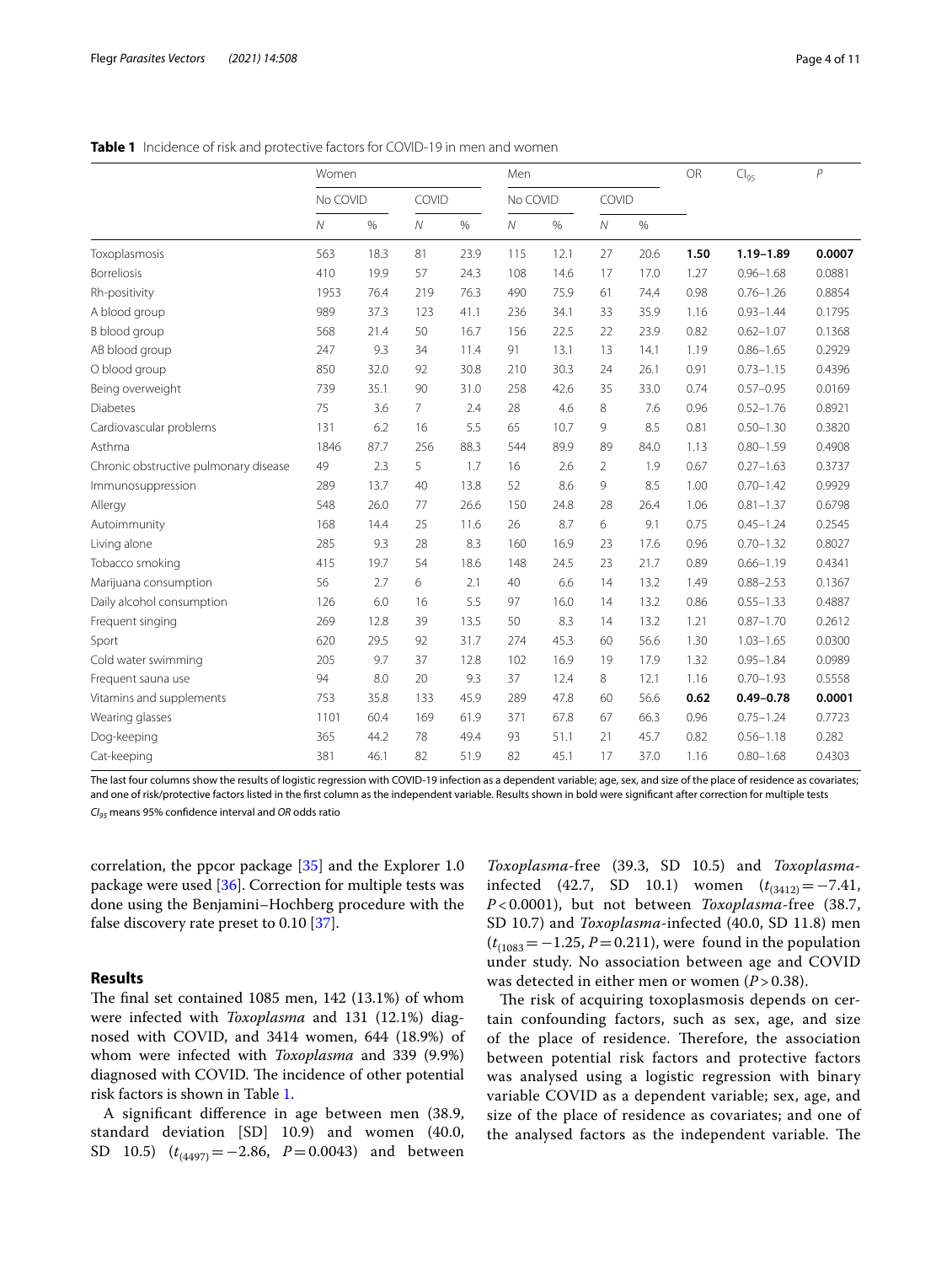

<span id="page-4-0"></span>results are shown in the last three columns of Table [1](#page-3-0). Toxoplasmosis, with an odds ratio of 1.50 (95% confdence interval  $\left[CI_{95}\right]=1.19-1.89, P=0.0007, \text{ odds ratio}$ 1.40 (CI<sub>95</sub>: 1.05–1.80) for women and 1.91 (CI<sub>95</sub>: 1.20– 3.05) for men, turned out to be the most serious risk factor for being diagnosed with COVID.

It is known that Rh-negative individuals are more prone to experiencing the negative efects of toxoplasmosis than those who are Rh-positive  $[38-40]$  $[38-40]$  $[38-40]$ . Therefore, in addition, a more complex model containing not only sex, age, size of the place of residence, and toxoplasmosis, but also the Rh factor and Rh–toxoplasmosis interaction, was analysed. Logistic regression showed a signifcant efect of toxoplasmosis (odds ratio  $[OR] = 1.45$ ,  $CI_{q5}: 1.06-2.10$ ,  $P=0.046$ ), but not Rh ( $P=0.86$ ) or Rh–toxoplasmosis interaction  $(P=0.84)$ .

Respondents who had been diagnosed with COVID-19 were asked to rate the course of their disease and indicate which symptoms they experienced during their illness. Figure [1](#page-4-0) shows that *Toxoplasma*-infected participants of both sexes had a more serious course of COVID. Partial Kendall correlation (Table [2\)](#page-5-0) showed that toxoplasmosis represents a more pronounced risk factor for a severe course of COVID-19 than does compromised autoimmunity, immunodefciency, male sex, cat-keeping, being overweight, borreliosis, higher age, or chronic obstructive pulmonary disease.

One could speculate that keeping a cat could just be a proxy for being *Toxoplasma*-infected, and indeed, the prevalence of toxoplasmosis in participants who did keep a cat (24.6%) was markedly higher than in those who did not (15.5%) ( $\chi^2$  = 15.5, *P* < 0.0001). To test this hypothesis, the partial Kendall correlation test was performed separately for *Toxoplasma*-free and *Toxoplasma*-infected participants (Table  $2$ , the last four columns). The existence of cat-keeping efects (i.e. increased likelihood of contracting COVID-19 and of having a severe course of the disease in the cat-keepers) in the *Toxoplasma*-infected subpopulation suggests that keeping a cat is a real risk factor for COVID-19, not just a side efect of a higher probability of having toxoplasmosis. In fact, the strength of the cat-keeping efect was twice as high in the *Toxoplasma*-infected (*Tau*=0.153) as the *Toxoplasma*-free participants (*Tau*=0.084). One could speculate that a cat might be able to transmit COVID among family members. Members of one family could moreover be infected repeatedly, and the virus could adapt to the similar genotype of (genetically related) members of the same family; both of the above scenarios could then result in a more severe course of the disease. Indeed, separate analyses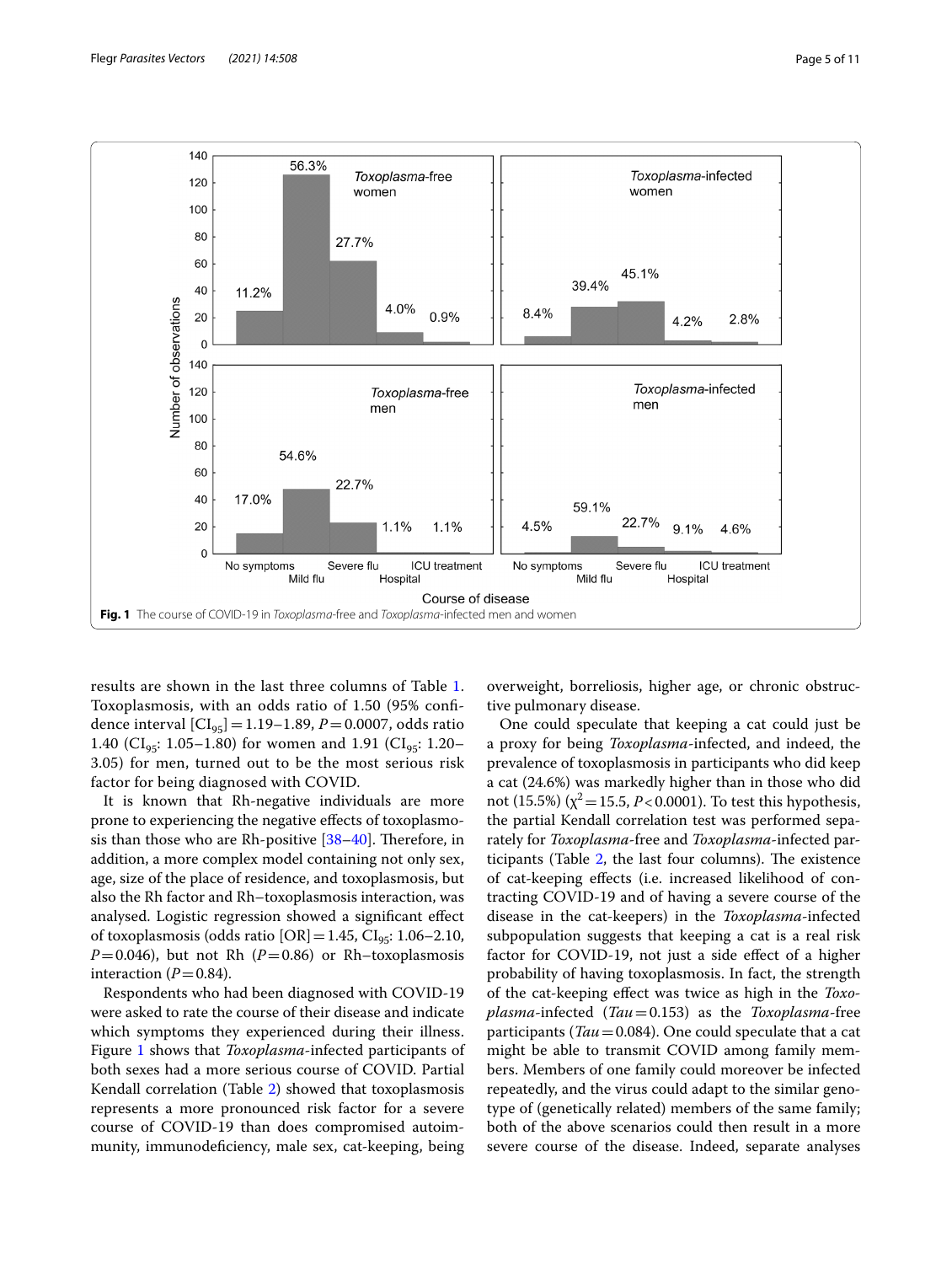<span id="page-5-0"></span>**Table 2** Correlation between various risk/protective factors and severity of COVID-19

|                                       | All      |              | Women    |                | Men      |        | Toxo-free |              | Toxo-infected |        |
|---------------------------------------|----------|--------------|----------|----------------|----------|--------|-----------|--------------|---------------|--------|
|                                       | Tau      | $\mathcal P$ | Tau      | $\overline{P}$ | Tau      | $\,P$  | Tau       | $\mathcal P$ | Tau           | $\,P$  |
| Sex                                   | 0.116    | 0.0002       | na       | na             | na       | na     | 0.112     | 0.0017       | 0.095         | 0.1713 |
| Age                                   | 0.093    | 0.0032       | 0.124    | 0.0010         | 0.025    | 0.6763 | 0.066     | 0.0654       | 0.137         | 0.0494 |
| Size of place of residence            | 0.009    | 0.7815       | $-0.002$ | 0.9575         | 0.039    | 0.5093 | 0.000     | 0.9895       | 0.065         | 0.3477 |
| Toxoplasmosis                         | 0.146    | 0.0000       | 0.150    | 0.0001         | 0.123    | 0.0376 | na        | na           | na            | na     |
| <b>Borreliosis</b>                    | 0.094    | 0.0123       | 0.120    | 0.0088         | 0.030    | 0.6529 | 0.010     | 0.8146       | 0.212         | 0.0301 |
| Rh-positivity                         | 0.036    | 0.3097       | 0.035    | 0.3929         | 0.064    | 0.3950 | 0.022     | 0.5941       | 0.098         | 0.2112 |
| A blood group                         | 0.019    | 0.5892       | 0.000    | 0.9945         | 0.079    | 0.2715 | 0.032     | 0.4210       | $-0.052$      | 0.4932 |
| B blood group                         | $-0.008$ | 0.8101       | $-0.010$ | 0.7940         | 0.009    | 0.8991 | 0.012     | 0.7680       | $-0.069$      | 0.3606 |
| AB blood group                        | 0.021    | 0.5371       | 0.093    | 0.0210         | $-0.160$ | 0.0254 | $-0.002$  | 0.9586       | 0.080         | 0.2909 |
| O blood group                         | $-0.028$ | 0.4278       | $-0.050$ | 0.2142         | 0.031    | 0.6694 | $-0.043$  | 0.2834       | 0.048         | 0.5260 |
| Being overweight                      | 0.104    | 0.0012       | 0.107    | 0.0052         | 0.116    | 0.0558 | 0.089     | 0.0147       | 0.140         | 0.0505 |
| <b>Diabetes</b>                       | 0.004    | 0.8922       | $-0.021$ | 0.5777         | 0.038    | 0.5301 | 0.019     | 0.5929       | $-0.022$      | 0.7602 |
| Cardiovascular problems               | 0.063    | 0.0514       | 0.063    | 0.0985         | 0.075    | 0.2194 | 0.049     | 0.1762       | 0.170         | 0.0174 |
| Asthma                                | 0.052    | 0.1055       | 0.036    | 0.3496         | 0.094    | 0.1233 | 0.039     | 0.2815       | 0.133         | 0.0630 |
| Chronic obstructive pulmonary disease | 0.072    | 0.0252       | 0.073    | 0.0583         | 0.080    | 0.1853 | 0.013     | 0.7220       | 0.219         | 0.0022 |
| Immunodeficiency                      | 0.135    | 0.0000       | 0.141    | 0.0002         | 0.116    | 0.0558 | 0.160     | 0.0000       | 0.067         | 0.3472 |
| Allergy                               | $-0.015$ | 0.6453       | $-0.011$ | 0.7829         | $-0.025$ | 0.6809 | $-0.028$  | 0.4376       | 0.025         | 0.7235 |
| Autoimmunity                          | 0.137    | 0.0004       | 0.146    | 0.0011         | 0.112    | 0.1590 | 0.074     | 0.0874       | 0.254         | 0.0048 |
| Living alone                          | 0.034    | 0.2794       | 0.092    | 0.0151         | $-0.061$ | 0.2999 | 0.030     | 0.3960       | 0.073         | 0.2990 |
| Tobacco smoking                       | 0.061    | 0.0576       | 0.045    | 0.2454         | 0.090    | 0.1364 | 0.082     | 0.0239       | 0.006         | 0.9351 |
| Marijuana consumption                 | $-0.001$ | 0.9777       | $-0.082$ | 0.0330         | 0.081    | 0.1800 | 0.057     | 0.1207       | $-0.195$      | 0.0065 |
| Daily alcohol consumption             | $-0.039$ | 0.2311       | $-0.094$ | 0.0138         | 0.067    | 0.2677 | $-0.055$  | 0.1279       | 0.035         | 0.6289 |
| Frequent singing                      | $-0.032$ | 0.3162       | $-0.060$ | 0.1153         | 0.056    | 0.3553 | $-0.053$  | 0.1459       | $-0.001$      | 0.9861 |
| Sport                                 | $-0.092$ | 0.0044       | $-0.112$ | 0.0036         | $-0.056$ | 0.3543 | $-0.116$  | 0.0015       | $-0.028$      | 0.6944 |
| Cold water swimming                   | $-0.047$ | 0.1447       | $-0.041$ | 0.2851         | $-0.055$ | 0.3614 | $-0.062$  | 0.0883       | $-0.041$      | 0.5691 |
| Frequent use of sauna                 | $-0.036$ | 0.3550       | $-0.040$ | 0.3731         | $-0.037$ | 0.6432 | $-0.009$  | 0.8280       | $-0.177$      | 0.0491 |
| Vitamins and supplements              | $-0.047$ | 0.1425       | $-0.029$ | 0.4437         | $-0.087$ | 0.1499 | $-0.068$  | 0.0628       | 0.034         | 0.6329 |
| Wearing glasses                       | $-0.033$ | 0.3244       | 0.005    | 0.9037         | $-0.131$ | 0.0346 | $-0.003$  | 0.9346       | $-0.069$      | 0.3559 |
| Current dog-keeping                   | 0.004    | 0.9321       | 0.015    | 0.7737         | $-0.042$ | 0.6694 | 0.049     | 0.3497       | $-0.120$      | 0.2637 |
| Current cat-keeping                   | 0.107    | 0.0203       | 0.123    | 0.0194         | 0.058    | 0.5549 | 0.084     | 0.1052       | 0.153         | 0.1544 |

The table shows efect size and signifcance, i.e. partial Kendall *Tau* and *P*-values. The efect of sex was controlled for age and size of place of residence, the efect of age for sex and size of place of residence, and size of place of residence for sex and age; all other efects were controlled for all three covariates. Positive *Tau* indicates a more severe course of COVID in participants reporting the factor listed in the first column. The results in bold were significant after correction for multiple tests. In the smaller group of men, all factors lost their signifcance after correction for multiple tests, but observed *Tau* values showed that the efects in men were generally stronger than those in women

for 194 respondents who lived in multi-member families showed that keeping a cat increased the risk of a severe course of COVID-19 (*Tau* = 0.116, *P* = 0.017). The same analysis for 22 respondents who lived alone showed no such increase; in fact, it showed a non-signifcant efect in the opposite direction ( $Tau=-0.028$ ,  $P=0.867$ ).

Analogical analyses of the risk of acquiring SARS-CoV-2 infection showed no signifcant efect of catkeeping either in people who lived in multi-member families or in those who lived alone. However, even here a positive non-signifcant efect of cat-keeping was found in 3983 respondents living in multi-member families

(OR = 1.210, CI<sub>95</sub>: 0.82–1.78, *P* = 0.332), and a negative non-signifcant efect was found in 496 respondents living alone (OR=0.692, CI95: 0.20–2.46, *P*=0.568).

The results also showed that many factors taken into consideration in this study had a much stronger efect on the risk of severe course of COVID in *Toxoplasma*-infected participants than in those who were *Toxoplasma*-free: borreliosis (*Tau*=0.212 vs 0.010), being overweight (*Tau*=0.140 vs 0.089), cardiovascular diseases (*Tau*=0.170 vs 0.049), asthma (*Tau*=0.133 vs 0.039), chronic obstructive pulmonary disease (*Tau*=0.219 vs 0.013), allergy (*Tau*=0.089 vs 0.012),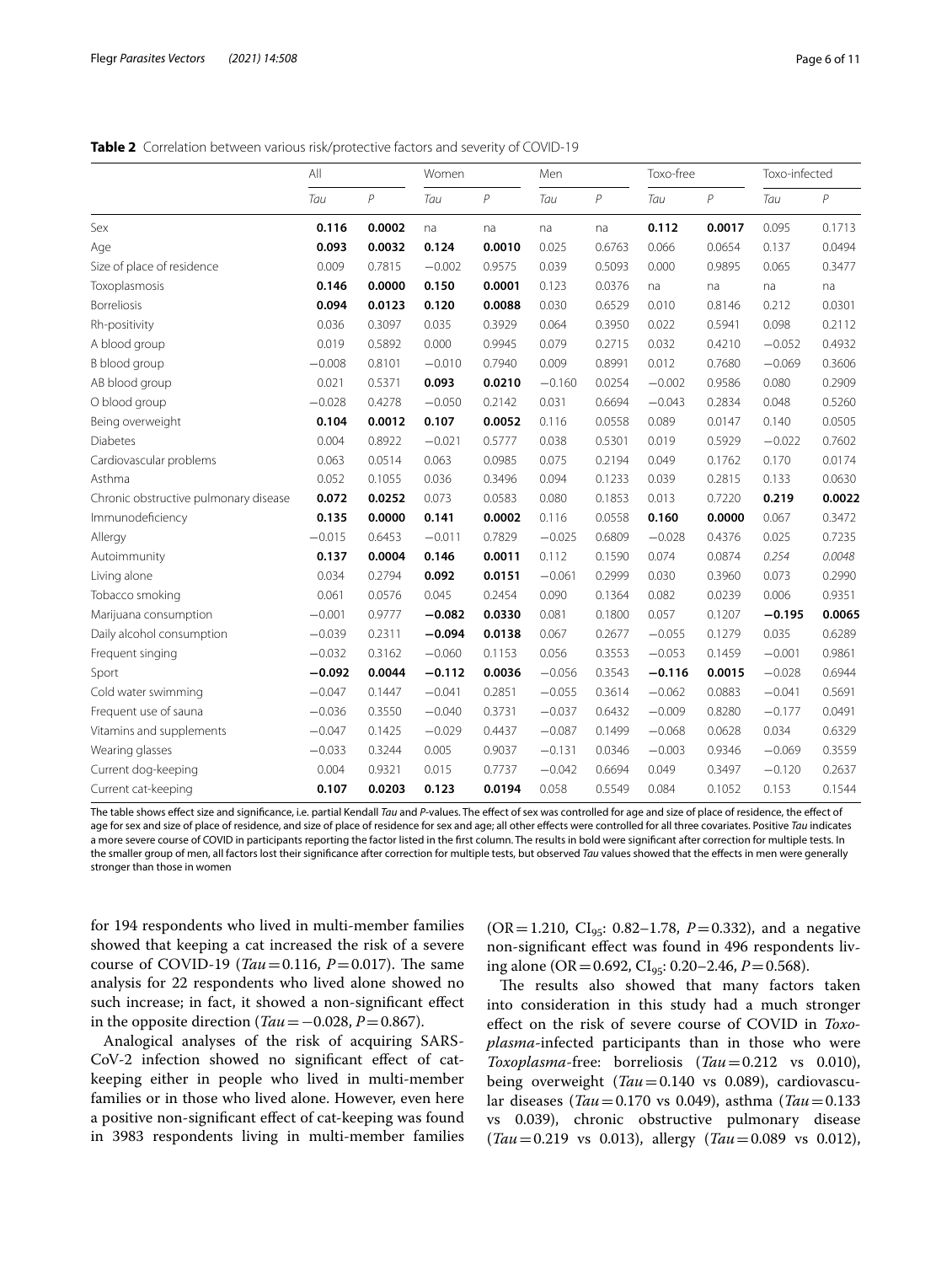<span id="page-6-0"></span>**Table 3** Symptoms of COVID-19 in *Toxoplasma*-infected and *Toxoplasma*-free participants

|                               | All     |         | Women   |         | Men     |         | <b>OR</b> |               |              |          |          |
|-------------------------------|---------|---------|---------|---------|---------|---------|-----------|---------------|--------------|----------|----------|
|                               | $Toxo-$ | $Toxo+$ | $Toxo-$ | $Toxo+$ | $Toxo-$ | $Toxo+$ |           | $Cl_{95}$     | $\mathcal P$ | $OR_{W}$ | $OR_{M}$ |
| Fever > 38 °C (100.4 °F)      | 0.38    | 0.39    | 0.34    | 0.37    | 0.47    | 0.45    | 1.07      | $0.67 - 1.7$  | 0.789        | 1.09     | 0.99     |
| Fatigue                       | 0.74    | 0.81    | 0.79    | 0.90    | 0.57    | 0.57    | 1.19      | $0.45 - 3.14$ | 0.729        | 1.30     | 1.22     |
| Dry cough                     | 0.42    | 0.53    | 0.44    | 0.50    | 0.38    | 0.64    | 1.40      | $0.89 - 2.2$  | 0.141        | 1.16     | 2.97     |
| Shortness of breath           | 0.32    | 0.39    | 0.33    | 0.41    | 0.31    | 0.32    | 1.19      | $0.74 - 1.91$ | 0.466        | 1.30     | 1.04     |
| Sore throat                   | 0.36    | 0.36    | 0.37    | 0.40    | 0.34    | 0.23    | 1.00      | $0.63 - 1.61$ | 0.985        | 1.08     | 1.36     |
| Headache                      | 0.70    | 0.78    | 0.74    | 0.84    | 0.60    | 0.59    | 1.37      | $0.82 - 2.29$ | 0.225        | 1.71     | 0.90     |
| Chest pain or pressure        | 0.32    | 0.51    | 0.35    | 0.53    | 0.24    | 0.45    | 1.96      | $1.24 - 3.13$ | 0.004        | 1.79     | 2.73     |
| Other pains                   | 0.31    | 0.38    | 0.33    | 0.41    | 0.26    | 0.27    | 1.20      | $0.74 - 1.93$ | 0.453        | 1.16     | 1.18     |
| Diarrhoea                     | 0.28    | 0.36    | 0.29    | 0.36    | 0.25    | 0.36    | 1.40      | $0.86 - 2.26$ | 0.171        | 1.17     | 2.26     |
| Conjunctivitis                | 0.08    | 0.12    | 0.09    | 0.14    | 0.05    | 0.05    | 1.28      | $0.6 - 2.72$  | 0.522        | 1.22     | 1.84     |
| Loss of smell                 | 0.71    | 0.72    | 0.73    | 0.74    | 0.66    | 0.64    | 0.99      | $0.61 - 1.59$ | 0.954        | 0.99     | 0.94     |
| Loss of taste                 | 0.58    | 0.55    | 0.62    | 0.59    | 0.49    | 0.45    | 0.88      | $0.56 - 1.39$ | 0.593        | 0.89     | 0.87     |
| Middle ear pain               | 0.12    | 0.22    | 0.14    | 0.25    | 0.06    | 0.14    | 1.95      | $0.68 - 5.56$ | 0.209        | 1.67     | 5.11     |
| Problems speaking and walking | 0.03    | 0.05    | 0.03    | 0.06    | 0.04    | 0.05    | 1.72      | $0.6 - 4.98$  | 0.313        | 1.32     | 2.18     |
| Skin rash                     | 0.08    | 0.10    | 0.10    | 0.09    | 0.02    | 0.14    | 1.31      | $0.6 - 2.87$  | 0.492        | 0.77     | 6.00     |
| Changes in pigmentation       | 0.03    | 0.05    | 0.04    | 0.06    | 0.01    | 0.05    | 1.81      | $0.64 - 5.09$ | 0.262        | 1.29     | 4.05     |
| Higher sexual desire          | 0.03    | 0.08    | 0.03    | 0.06    | 0.04    | 0.14    | 3.40      | $1.42 - 8.17$ | 0.006        | 2.53     | 4.50     |
| Other symptoms                | 0.27    | 0.25    | 0.29    | 0.27    | 0.22    | 0.18    | 0.93      | $0.56 - 1.55$ | 0.778        | 0.90     | 0.99     |

Columns 2–7 show the reported incidence of particular symptoms (in percentages); the last fve columns show the results of logistic regression with a particular symptom as the dependent variable; age, sex, and size of place of residence as covariates; and toxoplasmosis as the independent variable. The last two columns show the odds ratio computed separately for women (OR<sub>W</sub>) and men (OR<sub>W</sub>). The results in bold were significant after correction for multiple tests

compromised autoimmunity (*Tau*=0.254 vs 0.074), and cat-keeping (*Tau*=0.153 vs 0.0840). Conspicuous exceptions were male sex (*Tau*=0.095 vs 0.112) and immunodeficiency  $(Tau = 0.067 \text{ vs } 0.160)$ . The protective effect of sport was also stronger in the *Toxoplasma*-free than in the *Toxoplasma*-infected subset (*Tau*=−1.16 vs 0.028).

Logistic regression controlled for age, sex, and size of the place of residence showed that *Toxoplasma*-infected participants reported having more symptoms during COVID, but only the presence of chest pain or pressure  $(OR = 1.96)$  and higher sexual desire  $(OR = 2.68)$  were statistically signifcant after correction for multiple tests (Table [3](#page-6-0)). On the other hand, even the effects that did not reach the formal level of statistical signifcance tended to show a higher frequency of symptoms in *Toxoplasma*infected than in those who were *Toxoplasma*-free, and were nearly always stronger in men than in women.

# **Discussion**

*Toxoplasma*-infected participants had a higher probability of being diagnosed with COVID-19 and of having a more severe course of the disease; they were more likely to end up hospitalised and more frequently needed to be treated at intensive care units. They more frequently described the specifc COVID symptoms, especially chest pain and pressure. Surprisingly, *Toxoplasma*-infected

participants also more frequently reported higher sexual desire  $(P=0.006)$  during COVID-19; this indicator of the faster life strategy of individuals with impaired health [[41\]](#page-9-35) might deserve special attention in future studies.

The effects of toxoplasmosis on the risk of SARS-CoV-2 infection and risk of severe course of COVID-19 were the strongest efects detected in the present study. It must be remembered, however, that individuals with various known risk factors, such as being overweight, are probably more careful and actively try to avoid possible sources of the infection. It is important to note that most factors known to be linked to a severe course of COVID decreased (albeit usually non-signifcantly) the risk of becoming infected. *Toxoplasma* infection is not, however, considered a factor that could increase the risk of severe COVID, and *Toxoplasma*-infected persons therefore would likely not modify their behaviour to minimise the risk of becoming infected with COVID. Consumption of vitamins and food supplements seems to have had the strongest protective efect on the risk of becoming infected with COVID, but people who take vitamins probably also apply other measures to avoid the infection, which is why it cannot be determined whether vitamins and supplements alone have such a strong protective efect. Sport had the strongest protective efect against a severe course of COVID-19, but it is also a strong risk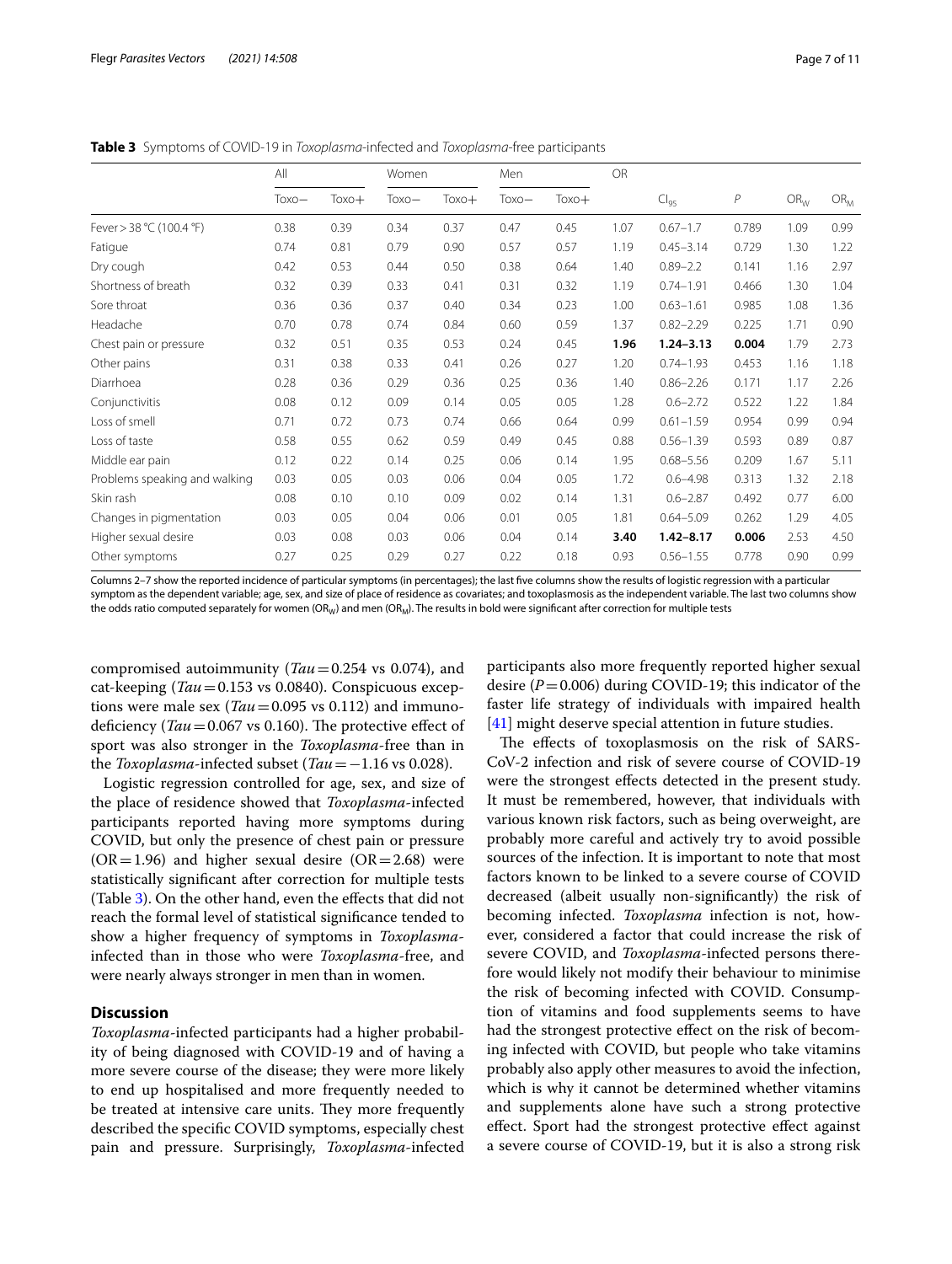factor for acquiring the infection, probably because sport activities increase the number of contacts with potential sources of SARS-CoV-2 infection.

Our data showed that latent toxoplasmosis was the strongest risk factor for a severe course of COVID-19. It was stronger than the efect of being overweight, cardiovascular disease, or diabetes. Nevertheless, the relative strength of the particular efects should be interpreted with caution. It is possible that individuals with the most severe course of COVID (and logically also those who died) did not participate in our questionnaire study. This preselection could probably explain the relatively weak efect of chronic obstructive pulmonary disease.

There has been much speculation and some indications to the efect that pets could be a vector of COVID-19 [[42–](#page-9-36)[44](#page-9-37)]. Empirical data show that cats and dogs can and do acquire symptomatic or asymptomatic SARS-CoV-2 infection [\[45](#page-9-38), [46\]](#page-10-0). For example, a study performed in Minnesota, USA [[47\]](#page-10-1) showed seroprevalence of 8% and 1% in 239 pet cats and 510 pet dogs, respectively, while a German study showed that seroprevalence in cats during the frst wave of COVID was 0.7%, and increased to 1.4% after the second wave  $[48]$  $[48]$  $[48]$ . The prevalence in cats was higher in families of COVID-19 patients [\[49\]](#page-10-3), and there is even direct evidence of human-to-cat transmission within a family [\[50](#page-10-4), [51\]](#page-10-5). On the other hand, it seems that transmission of the virus between pets occurs rarely, if at all. Similarly, there is no direct evidence for transmission of SARS-CoV-2 from cats or dogs to humans [\[52](#page-10-6)]. It has been suggested that pets might transmit the virus at least within a family, either from infected animals themselves or by touching, e.g., stroking, healthy animals with virus-contaminated fur or paws [[53](#page-10-7)]. Our data seem to support this possibility. Only a non-signifcant positive efect of cat-keeping was present in respondents from multi-member families, and a negative, though again non-signifcant, efect of cat-keeping was observed in respondents who lived alone. However, keeping a cat was found to increases the risk of a severe course of COVID: it was the ffth strongest factor after toxoplasmosis, diagnosed immunodefciency, autoimmunity, and male sex. The existence of this effect in a subpopulation of *Toxoplasma*-infected individuals invalidates the hypothesis that cat-keeping is only a proxy of *Toxoplasma* infection (and possibly a better proxy than the presence of antiimmunoglobulin G [IgG] antibodies).

Analyses performed separately on the *Toxoplasma*-free and *Toxoplasma*-infected participants also showed that most factors had a much stronger efect (or existed only) in the *Toxoplasma*-infected subpopulation. For example, the efect of borreliosis was 21.5 times, chronic obstructive pulmonary disease 16.8 times, cardiovascular diseases 3.5 times, compromised autoimmunity 3.4 times,

and age 2.1 times as strong in the *Toxoplasma*-infected as in *Toxoplasma*-free participants. This enhancing effect of toxoplasmosis also applies to some protective factors: visits to saunas and marijuana consumption protected *Toxoplasma*-infected but not *Toxoplasma*-free participants from infection. In contrast, the protective efect of sport was about four times as strong in *Toxoplasma*free as in *Toxoplasma*-infected participants. The most conspicuous amplifying efect of toxoplasmosis was on the borreliosis–COVID interaction. The effect of being diagnosed with borreliosis was the third strongest efect observed in *Toxoplasma*-infected participants (*Tau*=0.212), while in *Toxoplasma*-free individuals, no such effect was observed  $(Tau = 0.010)$ . The same phenomenon has previously been observed for the interaction between toxoplasmosis, borreliosis, and depression [[54\]](#page-10-8). A cross-sectional study showed that borreliosis had a relatively strong effect on reported depression, but was observed only in *Toxoplasma*-infected participants. Generally, latent toxoplasmosis seems to make human hosts more prone to a wide spectrum of adverse efects, including genetic factors and pathogens.

One can only speculate about the mechanism by which toxoplasmosis infuences the risk of SARS-CoV-2 infection and the severity of the course of COVID, but it is likely that immunomodulation and immunosuppression associated with *Toxoplasma* infection play an important role [[28–](#page-9-25)[31\]](#page-9-26). Toxoplasmosis has a strong efect on the concentration of various cytokines, especially interleukin (IL)-10, IL-5, IL-6, and transforming growth factor beta (TGF-β). Most studies investigating this issue were performed in laboratory animals and might refect changes associated with acute or post-acute toxoplasmosis rather than its latent stage, but some studies suggest the existence of specifc changes in immunity in humans. It has been shown that many parameters among people with latent toxoplasmosis difer from those with *Toxoplasma* infection [[32\]](#page-9-27); for example, seropositive women have increased levels of IL-5 and IL-6, and especially (fvefold) IL-12, in comparison to seronegative controls [[55\]](#page-10-9). In immunology outpatients, *Toxoplasma*-infected women were found to have increased, and men decreased, counts of leukocytes, natural killer (NK) cells, and monocytes in comparison to corresponding *Toxoplasma*-free controls [[32\]](#page-9-27). A cross-sectional study performed in a Czech population showed that *Toxoplasma*-infected participants more frequently reported immune disorders, especially immunodeficiency [[25](#page-9-22)].

The main limitation of the present study is that the participants were self-selected and probably do not represent a typical Czech population. Social networks, namely Facebook and Twitter, were used to promote the study, which is why it is likely that only individuals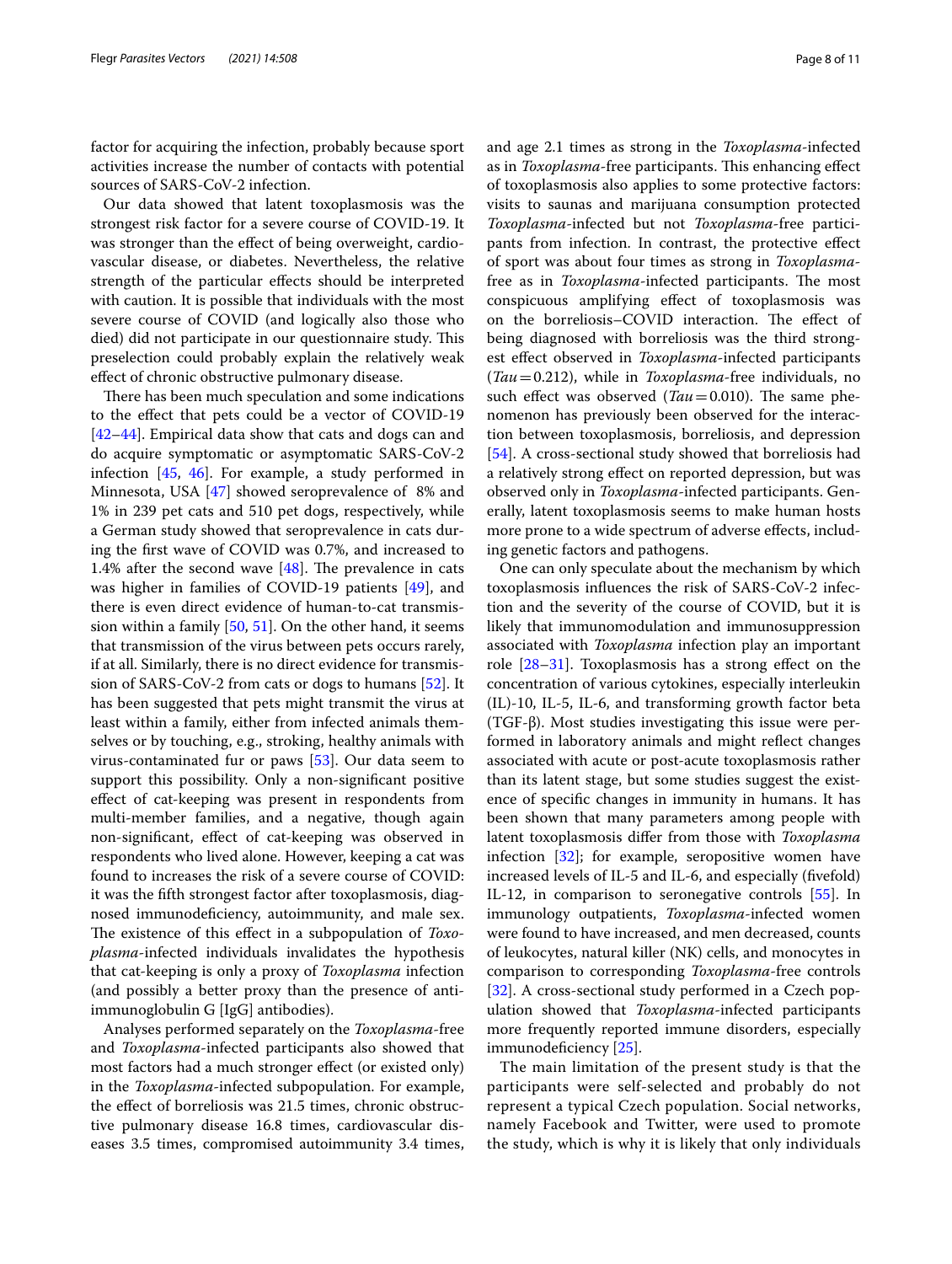who had internet access and used these social networks took part in the study. Moreover, many were recruited via the Facebook site of the main investigator, which narrows the profile of likely participants even further to people interested in biological sciences, evolutionary psychology, and quite possibly also in keeping cats as pets. On the other hand, they also invited their Facebook friends to participate in the study by pressing the share or like button at the end of the questionnaire. Our previous results showed that the composition of participants of similar internet studies was highly similar, if not identical, to a representative internet population with respect to the prevalence of 24 neuropsychiatric disorders [\[56\]](#page-10-10) or religiosity [\[57\]](#page-10-11). It is important to emphasise that the informed consent form, as well as the text used for recruitment of participants, mentioned only 'factors that might influence the risk of infection and the course of COVID disease'; that is, it made no reference to toxoplasmosis.

Toxoplasmosis status was self-reported by respondents, which may be viewed as a drawback. On the other hand, it was previously demonstrated that information on toxoplasmosis status provided by 3827 participants in another internet study corresponded nearly perfectly (99.5%) to information in our files on individuals tested for toxoplasmosis in our lab [\[58\]](#page-10-12). Still, about 60% of male and 70% of female respondents recruited via the Facebook-based snowball method were tested for toxoplasmosis elsewhere, mostly in relation to their health problems (49.4% of men) or pregnancy (37.6% of women) [\[59\]](#page-10-13). It is possible that some participants misreported their *Toxoplasma* status. Similarly, some respondents who were *Toxoplasma*-negative during their serological test may have acquired the infection in the meantime. It must be emphasised, however, that the presence of misdiagnosed individuals in the population can result in a type 2—not a type 1—error; that is, it can increase the risk of failure to detect existing effects but not the risk of detecting non-existent effects.

The strength of the study was the large number of participants and the fact that it was preregistered before the start of data collection. Technically, therefore, it was designed as a cross-sectional study. On the other hand, COVID-19 is a new disease, and infected Czech and Slovak participants probably acquired the infection in autumn 2020, i.e., after being diagnosed with toxoplasmosis. The study thus in fact had the nature of a prospective case–control study and can say at least something about the causal relation between toxoplasmosis and COVID.

# **Conclusions**

This was an exploratory, albeit preregistered and large, study performed on a rather specifc subpopulation. All results must therefore be regarded as merely preliminary and they must be confrmed by future independent confirmatory studies. The main result of the present study that deserves special attention is the identifcation of a new risk factor for SARS-CoV-2 infection and severe course of COVID-19. That factor, latent toxoplasmosis, seems to have a stronger efect than most others known to afect the risk of COVID-19. Moreover, it seems to enhance the negative efects of certain other adverse factors, some of which had not been suspected of having any impact on the course of COVID, such as borreliosis and keeping a cat. The effect of toxoplasmosis is probably rather non-specifc, akin to what has been observed for other diseases and disorders. It is probably related to the observed changes in the immune system of *Toxoplasma* hosts. It can only be speculated whether the efects, such as the highly increased level of immunosuppressive cytokine IL-10, are just a side efect of a latent lifelong infection or part of *Toxoplasma*'s biological adaptations aimed at surviving the attacks of the host's immune system. Latent toxoplasmosis afects about one-third of the population in both the developed and developing world. The adverse efects of this zoonosis on public health are therefore probably not negligible.

#### **Acknowledgements**

I would like to thank Anna Pilátová for her useful comments and help with preparing the fnal version of the article.

#### **Authors' contributions**

The author read and approved the fnal manuscript.

#### **Funding**

This work was supported by the Czech Science Foundation (Grant No. 18-13692S) and Charles University (Research Centre Program No. 204056).

#### **Availability of data and materials**

The dataset supporting the conclusions of this article is available in the Figshare repository [\[https://doi.org/10.6084/m9.fgshare.14559993.v1\]](https://doi.org/10.6084/m9.figshare.14559993.v1) [\[60\]](#page-10-14).

## **Declarations**

#### **Ethics approval and consent to participate**

The study was approved by the Institutional Review Board of the Faculty of Science, Charles University (Komise pro práci s lidmi a lidským materiálem Přírodovědecké Fakulty Univerzity Karlovy)—No. 2020/25. Data collection was performed in accordance with the relevant guidelines and regulations and the project, and all participants read and approved informed consent for participation in this study.

## **Consent for publication**

Not applicable.

#### **Competing interests**

The author declares that he has no competing interests.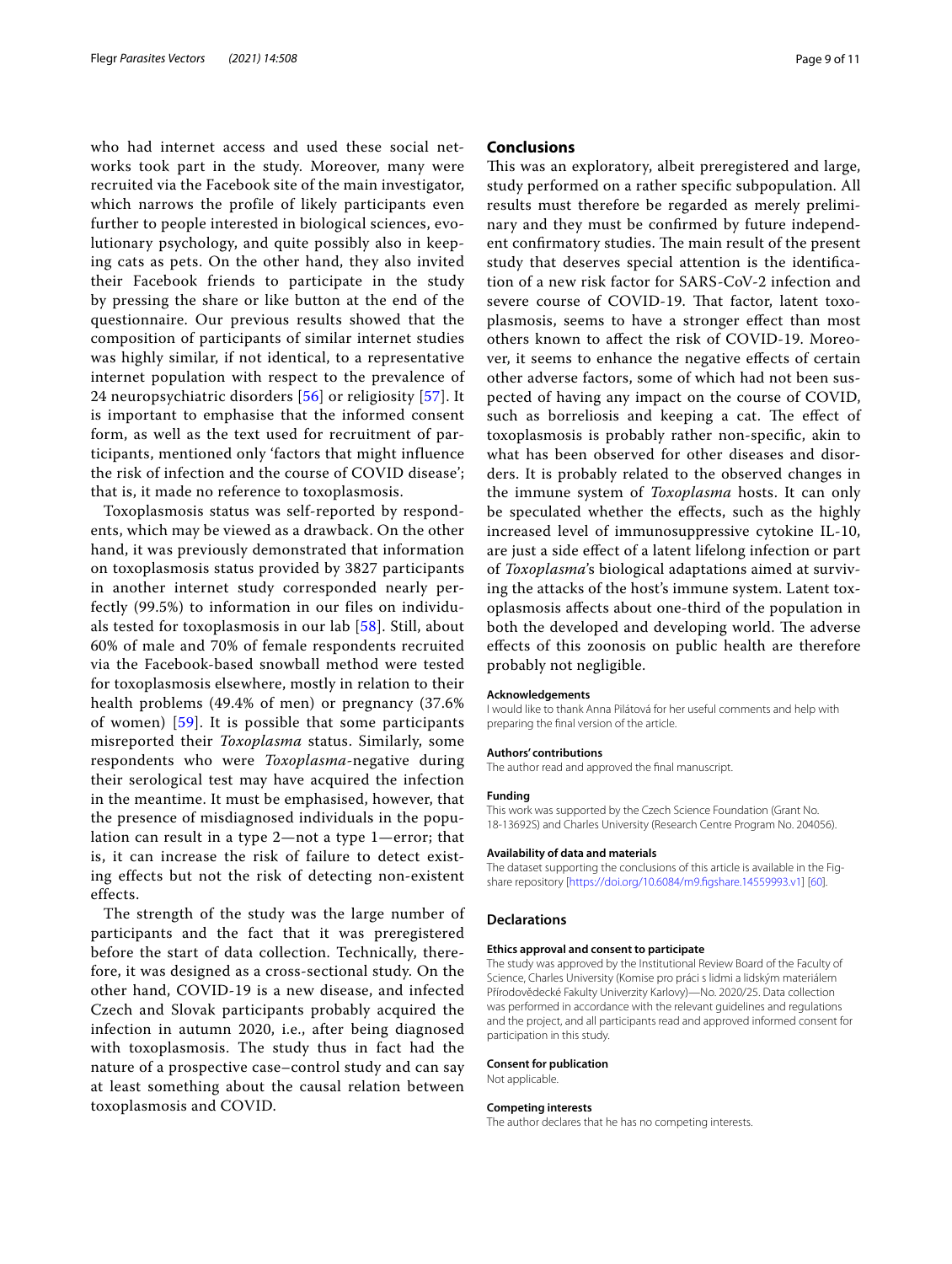## **Author details**

<sup>1</sup> Laboratory of Evolutionary Biology, Division of Biology, Department of Philosophy and History of Sciences, Faculty of Science, Charles University, Viničná 7, Prague 2 128 00, Czech Republic. <sup>2</sup> National Institute of Mental Health, Klecany 250 67, Czech Republic.

### Received: 16 August 2021 Accepted: 14 September 2021 Published online: 28 September 2021

### **References**

- <span id="page-9-0"></span>1. Tenter AM, Heckeroth AR, Weiss LM. *Toxoplasma gondii*: from animals to humans. Int J Parasit. 2000;30:1217–58.
- <span id="page-9-1"></span>2. Smith NC, Goulart C, Hayward JA, Kupz A, Miller CM, van Dooren GG. Control of human toxoplasmosis. Int J Parasit. 2021;51:95–121.
- <span id="page-9-2"></span>3. Luft BJ, Remington JS. Toxoplasmic encephalitis in AIDS. Clin Infect Dis. 1992;15:211–22.
- <span id="page-9-3"></span>4. Garweg JG, Pleyer U. Treatment strategy in human ocular toxoplasmosis: Why antibiotics have failed. J Clin Med. 2021;10:1090.
- <span id="page-9-4"></span>5. Prusa AR, Kasper DC, Sawers L, Walter E, Hayde M, Stillwaggon E. Congenital toxoplasmosis in Austria: Prenatal screening for prevention is cost-saving. PLoS Negl Trop Dis. 2017;11:7.
- <span id="page-9-5"></span>6. Petersen E, Kijlstra A, Stanford M. Epidemiology of ocular toxoplasmosis. Ocul Immunol Infamm. 2012;20:68–75.
- 7. Bodaghi B, Touitou V, Fardeau C, Paris L, LeHoang P. Toxoplasmosis: new challenges for an old disease. Eye. 2012;26:241–4.
- <span id="page-9-6"></span>8. Holland GN. LX Edward Jackson memorial lecture - Ocular toxoplasmosis: A global reassessment. Part 1: Epidemiology and course of disease. Am J Ophthalmol. 2003;136:973–88.
- <span id="page-9-7"></span>9. Bertranpetit E, Jombart T, Paradis E, Pena H, Dubey J, Su CL, et al. Phylogeography of *Toxoplasma gondii* points to a South American origin. Infect Genet Evol. 2017;48:150–5.
- <span id="page-9-8"></span>10. Grigg ME, Dubey JP, Nussenblatt RB. Ocular toxoplasmosis: Lessons from Brazil. Am J Ophthalmol. 2015;159:999–1001.
- <span id="page-9-9"></span>11. Lidar M, Langevitz P, Shoenfeld Y. The role of infection in infammatory bowel disease: initiation, exacerbation and protection. Isr Med Assoc J. 2009;11:558–63.
- <span id="page-9-10"></span>12. Severance EG, Alaedini A, Yang SJ, Halling M, Gressitt KL, Stallings CR, et al. Gastrointestinal infammation and associated immune activation in schizophrenia. Schizophr Res. 2012;138:48–53.
- <span id="page-9-11"></span>13. Shapira Y, Agmon-Levin N, Selmi C, Petrikova J, Barzilai O, Ram M, et al. Prevalence of anti-*Toxoplasma* antibodies in patients with autoimmune diseases. J Autoimmun. 2012;39:112–6.
- <span id="page-9-12"></span>14. Vittecoq M, Elguero E, Lafferty KD, Roche B, Brodeur J, Gauthier-Clerc M, et al. Brain cancer mortality rates increase with *Toxoplasma gondii* seroprevalence in France. Infect Genet Evol. 2012;12:496–8.
- <span id="page-9-13"></span>15. Thomas F, Lafferty KD, Brodeur J, Elguero E, Gauthier-Clerc M, Misse D. Incidence of adult brain cancers is higher in countries where the protozoan parasite *Toxoplasma gondii* is common. Biol Lett. 2012;8:101–3.
- <span id="page-9-14"></span>16. El-Saadi O, Welham J, Saha S, MaCaulay C, Collingwood L, Chant D, et al. The incidence and prevalence of schizophrenia: preliminary results from a systematic review. Schizophr Res. 2002;53:32.
- 17. Torrey EF, Bartko JJ, Lun ZR, Yolken RH. Antibodies to *Toxoplasma gondii* in patients with schizophrenia: a meta-analysis. Schiz Bull. 2007;33:729–36.
- <span id="page-9-15"></span>18. Torrey EF, Bartko JJ, Yolken RH. *Toxoplasma gondii* and other risk factors for schizophrenia: an update. Schiz Bull. 2012;38:642–7.
- <span id="page-9-16"></span>19. Flegr J, Horáček J. *Toxoplasma*-infected subjects report an obsessivecompulsive disorder diagnosis more often and score higher in obsessivecompulsive inventory. Eur Psychiat. 2017;40:82–7.
- <span id="page-9-17"></span>20. Sutterland AL, Fond G, Kuin A, Koeter MW, Lutter R, van Gool T, et al. Beyond the association. *Toxoplasma gondii* in schizophrenia, bipolar disorder, and addiction: systematic review and meta-analysis. Acta Psych Scand. 2015;132:161–79.
- <span id="page-9-18"></span>21. Lindová J, Kuběna AA, Šturcová A, Křivohlavá R, Novotná M, Rubešová A, et al. Pattern of money allocation in experimental games supports the stress hypothesis of gender diferences in *Toxoplasma gondii*-induced behavioural changes. Folia Parasitol. 2010;57:136–42.
- <span id="page-9-19"></span>22. Lindová J, Novotná M, Havlíček J, Jozífková E, Skallová A, Kolbeková P, et al. Gender diferences in behavioural changes induced by latent toxoplasmosis. Int J Parasit. 2006;36:1485–92.
- <span id="page-9-20"></span>23. Flegr J, Zitkova S, Kodym P, Frynta D. Induction of changes in human behaviour by the parasitic protozoan *Toxoplasma gondii*. Parasitology. 1996;113:49–54.
- <span id="page-9-21"></span>24. Flegr J. Infuence of latent *Toxoplasma* infection on human personality, physiology and morphology: pros and cons of the *Toxoplasma*human model in studying the manipulation hypothesis. J Exper Biol. 2013;216:127–33.
- <span id="page-9-22"></span>25. Flegr J, Escudero DQ. Impaired health status and increased incidence of diseases in *Toxoplasma*-seropositive subjects - an explorative crosssectional study. Parasitology. 2016;143:1974–89.
- <span id="page-9-23"></span>26. Flegr J, Prandota J, Sovickova M, Israili ZH. Toxoplasmosis - A global threat Correlation of latent toxoplasmosis with specifc disease burden in a set of 88 countries. PLoS ONE. 2014;9:3.
- <span id="page-9-24"></span>27. Havlíček J, Gašová Z, Smith AP, Zvára K, Flegr J. Decrease of psychomotor performance in subjects with latent "asymptomatic" toxoplasmosis. Parasitology. 2001;122:515–20.
- <span id="page-9-25"></span>28. Neyer LE, Grunig G, Fort M, Remington JS, Rennick D, Hunter CA. Role of interleukin-10 in regulation of T-cell-dependent and T-cell-independent mechanisms of resistance to *Toxoplasma gondii*. Infect Immun. 1997;65:1675–82.
- 29. Kaňková Š, Holáň V, Zajícová A, Kodym P, Flegr J. Modulation of immunity in mice with latent toxoplasmosis - the experimental support for the immunosupression hypothesis of *Toxoplasma*-induced changes in reproduction of mice and humans. Parasitol Res. 2010;107:1421–7.
- 30. Buzoni-Gatel D, Dubremetz JF, Werts C. Molecular cross talk between *Toxoplasma gondii* and the host immune system. M S-Medecine Sciences. 2008;24:191–6.
- <span id="page-9-26"></span>31. Fenoy IM, Chiurazzi R, Sanchez VR, Argenziano MA, Soto A, Picchio MS, et al. *Toxoplasma gondii* infection induces suppression in a mouse model of allergic airway infammation. PLoS ONE. 2012;7:e43420.
- <span id="page-9-27"></span>32. Flegr J, Stříž I. Potential immunomodulatory efects of latent toxoplasmosis in humans. BMC Infect Dis. 2011;11:274.
- <span id="page-9-28"></span>33. Kankova S, Flegr J, Calda P. An elevated blood glucose level and increased incidence of gestational diabetes mellitus in pregnant women with latent toxoplasmosis. Folia Parasitol. 2015;62:88.
- <span id="page-9-29"></span>34. R Core Team: R: A language and environment for statistical computing. R Foundation for Statistical Computing. Vienna, 2018.
- <span id="page-9-30"></span>35. Kim S. ppcor: An R package for a fast calculation to semi-partial correlation coefficients. Communic Stat Applic Met. 2015;22:665-74.
- <span id="page-9-31"></span>36. Flegr J, Flegr P. Doing exploratory analysis in R with a package Explorer v. 1.0. Figshare. 2021.
- <span id="page-9-32"></span>37. Benjamini Y, Hochberg Y. Controlling the false discovery rate: A practical and powerful approach to multiple testing. J Roy Stat Soc Series B-Methodol. 1995;57:289–300.
- <span id="page-9-33"></span>38. Novotná M, Havlíček J, Smith AP, Kolbeková P, Skallová A, Klose J, et al. *Toxoplasma* and reaction time: Role of toxoplasmosis in the origin, preservation and geographical distribution of Rh blood group polymorphism. Parasitology. 2008;135:1253–61.
- 39. Flegr J, Novotná M, Fialová A, Kolbeková P, Gašová Z. The infuence of RhD phenotype on toxoplasmosis- and age-associated changes in personality profle of blood donors. Folia Parasitol. 2010;57:143–50.
- <span id="page-9-34"></span>40. Flegr J, Preiss M, Klose J. Toxoplasmosis-associated diference in intelligence and personality in men depends on their Rhesus blood group but not ABO blood group. PLoS ONE. 2013;8:e61272.
- <span id="page-9-35"></span>41. Sýkorová K, Flegr J. Faster life history strategy manifests itself by lower age at menarche, higher sexual desire, and earlier reproduction in people with worse health. Sci Rep. 2021;11:11254.
- <span id="page-9-36"></span>42. Leroy EM, Gouilh MA, Brugere-Picoux J. The risk of SARS-CoV-2 transmission to pets and other wild and domestic animals strongly mandates a one-health strategy to control the COVID-19 pandemic. One Health. 2020;10:100133.
- 43. Newman A, Smith D, Ghai RR, Wallace RM, Torchetti MK, Loiacono C, et al. First reported cases of SARS-CoV-2 infection in companion animals - New York, March-April 2020. Morbid Mortal W Rep. 2020;69:710–3.
- <span id="page-9-37"></span>44. Hosie MJ, Hofmann-Lehmann R, Hartmann K, Egberink H, Truyen U, Addie DD, et al. Anthropogenic infection of cats during the 2020 COVID-19 pandemic. Viruses. 2021;13:185.
- <span id="page-9-38"></span>45. Drozdz M, Krzyzek P, Dudek B, Makuch S, Janczura A, Paluch E. Current state of knowledge about role of pets in zoonotic transmission of SARS-CoV-2. Viruses-Basel. 2021;13:1149.